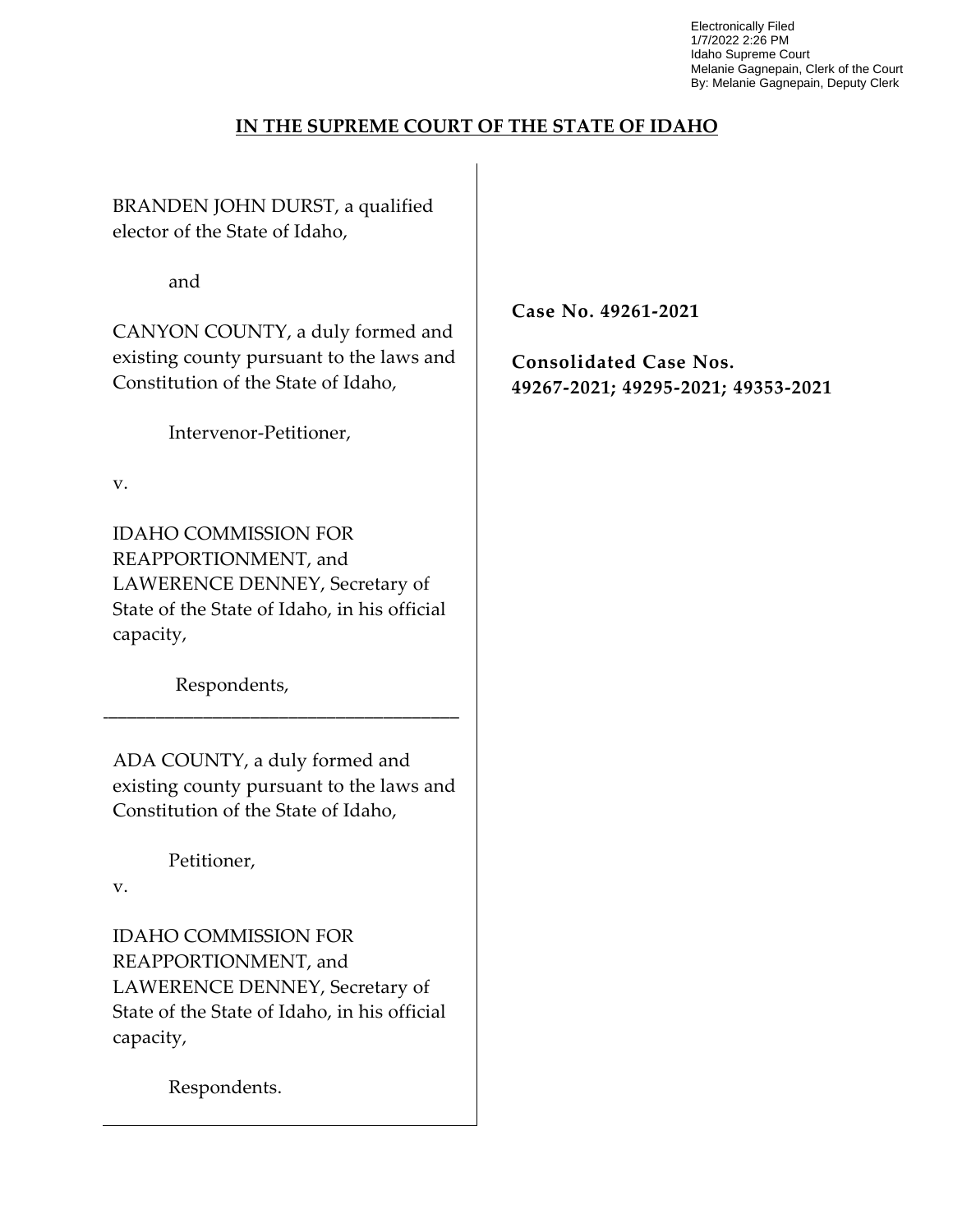SPENCER STUCKI, registered voter pursuant to the laws and Constitution of the State of Idaho,

Petitioner,

v.

IDAHO COMMISSION FOR REAPPORTIONMENT, and LAWERENCE DENNEY, Secretary of State of the State of Idaho, in his official capacity,

\_\_\_\_\_\_\_\_\_\_\_\_\_\_\_\_\_\_\_\_\_\_\_\_\_\_\_\_\_\_\_\_\_\_\_

Respondents.

CHIEF J. ALLAN, a registered voter of the State of Idaho and Chairman of the Coeur d'Alene Tribe, and DEVON BOYER, a registered voter of the State of Idaho and Chairman of the Shoshone-Bannock Tribes,

Petitioners,

v

IDAHO COMMISSION FOR REAPPORTIONMENT, and LAWERENCE DENNEY, Secretary of State of the State of Idaho, in his official capacity,

Respondents.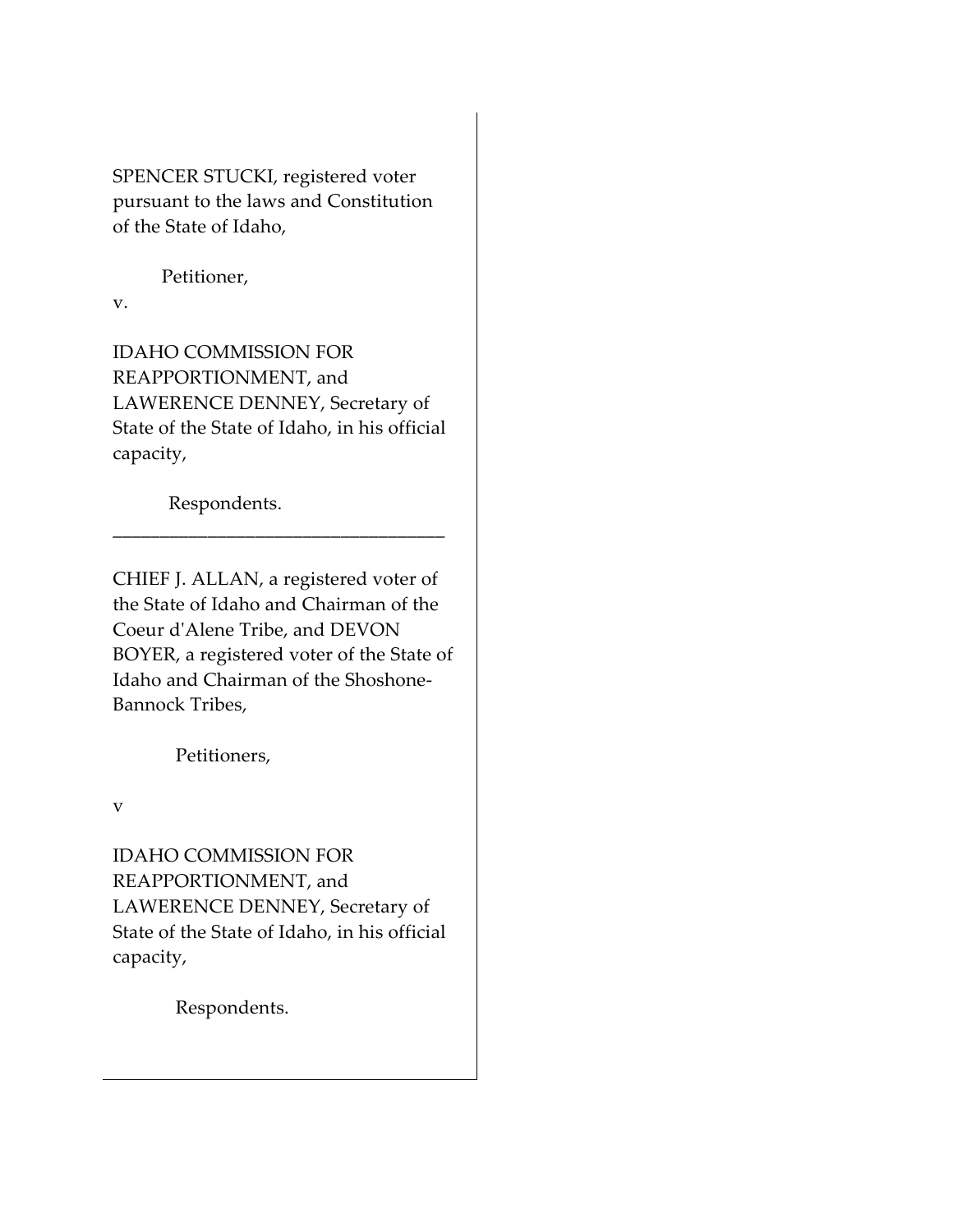## **REPLY BRIEF OF PETITIONERS CHIEF J. ALLAN AND DEVON BOYER** \_\_\_\_\_\_\_\_\_\_\_\_\_\_\_\_\_\_\_\_\_\_\_

\_\_\_\_\_\_\_\_\_\_\_\_\_\_\_\_\_\_\_\_\_\_\_

DEBORAH A. FERGUSON CRAIG H. DURHAM 223 North 6<sup>th</sup> Street, Ste. 325 Boise, Idaho 83702 daf@fergusondurham.com chd@fergusondurham.com *Attorneys for Petitioner Chief J. Allan and Devon Boyer*

HON. LAWRENCE G. WASDEN JAN BENNETTS MEGAN A. LARRONDO LORNA K. JORGENSEN ROBERT A. BERRY LEON J. SAMUELS CORY M. CARONE Deputy Prosecuting Attorneys Deputy Attorneys General 200 W. Front Street, Room 3191 PO Box 83720 Boise, Idaho, 83702 Boise, ID 83720-0010 civilpafiles@adaweb.net megan.larrondo@ag.idaho.gov *Attorneys for Ada County* robert.berry@ag.idaho.gov cory.carone@ag.idaho.gov *Attorneys for Respondents*

Idaho Attorney General **Ada County Prosecuting Attorney** 

BRYAN F. TAYLOR BRYAN D. SMITH Canyon County Prosecuting Attorney BRYAN N. ZOLLINGER ALEXIS KLEMPEL Smith, Driscoll & Associates, PLLC Deputy Prosecuting Attorney 414 Shoup Avenue 1115 Albany Street PO Box 50731 Caldwell, Idaho 83605 Idaho Falls, Idaho 83405 civilefile@canyoncounty.id.gov bds@eidaholaw.com *Attorneys for Intervenor-Petitioner Attorneys for Petitioner Branden Durst*

SPENCER E. STUCKI 5046 Independence Avenue Chubbuck, Idaho 83202 *Pro Pro Se Petitioner*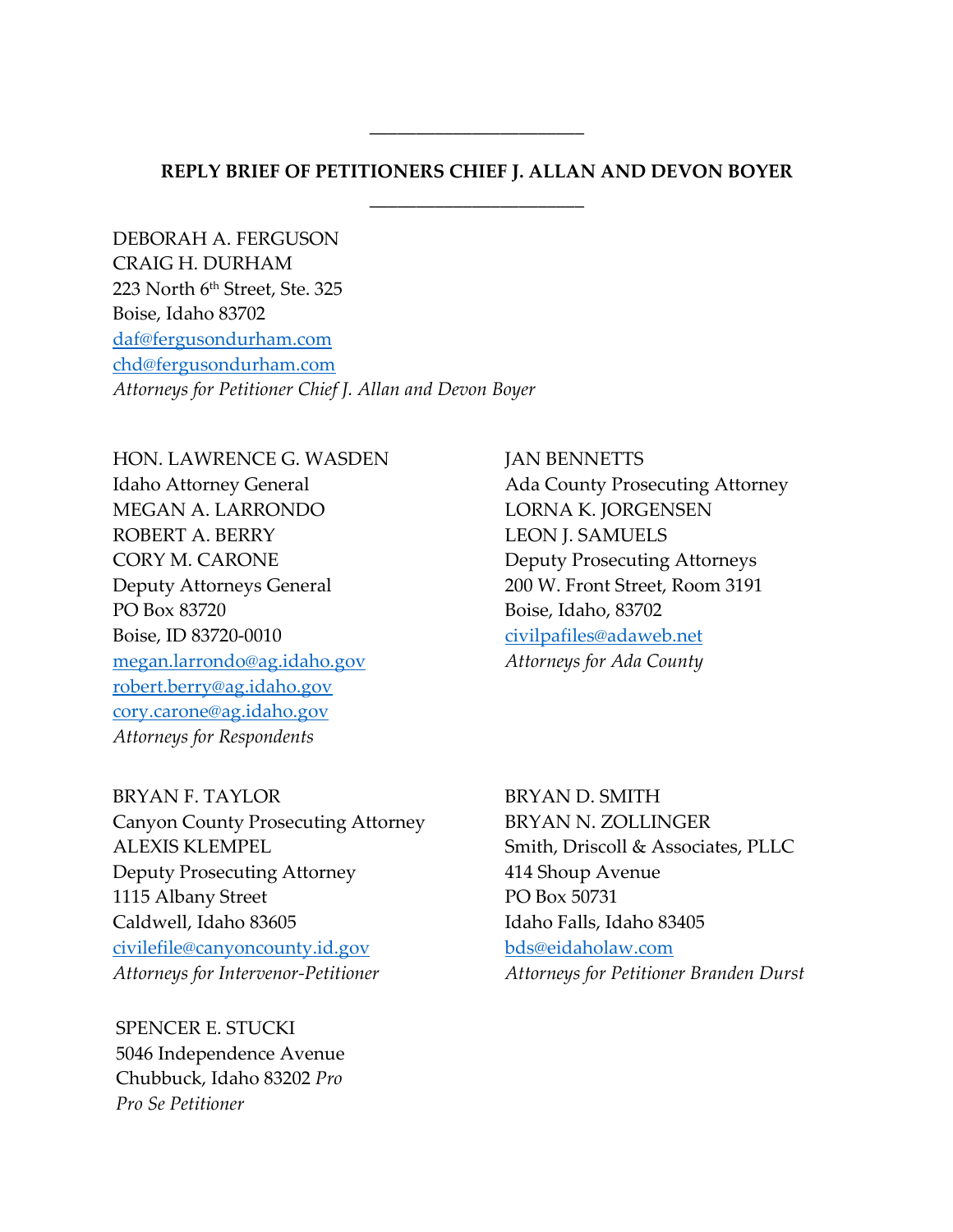| I.<br>Contrary to Respondents' claims, Petitioners have consistently advocated for the<br>best interests of their Tribes during the redistricting process and in front of this                                                                                                                                                 |
|--------------------------------------------------------------------------------------------------------------------------------------------------------------------------------------------------------------------------------------------------------------------------------------------------------------------------------|
| II.<br>The Commission should have considered redistricting plans that divided fewer<br>counties than Plan L03, took into account the tribes' communities of interest,<br>and would still have been presumptively constitutional under the Equal<br>Protection Clause. The Commission erred as a matter of law in adopting Plan |
| The Court should award attorney fees if the Tribes' redistricting challenge is<br>III.                                                                                                                                                                                                                                         |
|                                                                                                                                                                                                                                                                                                                                |
|                                                                                                                                                                                                                                                                                                                                |

# **TABLE OF CONTENTS**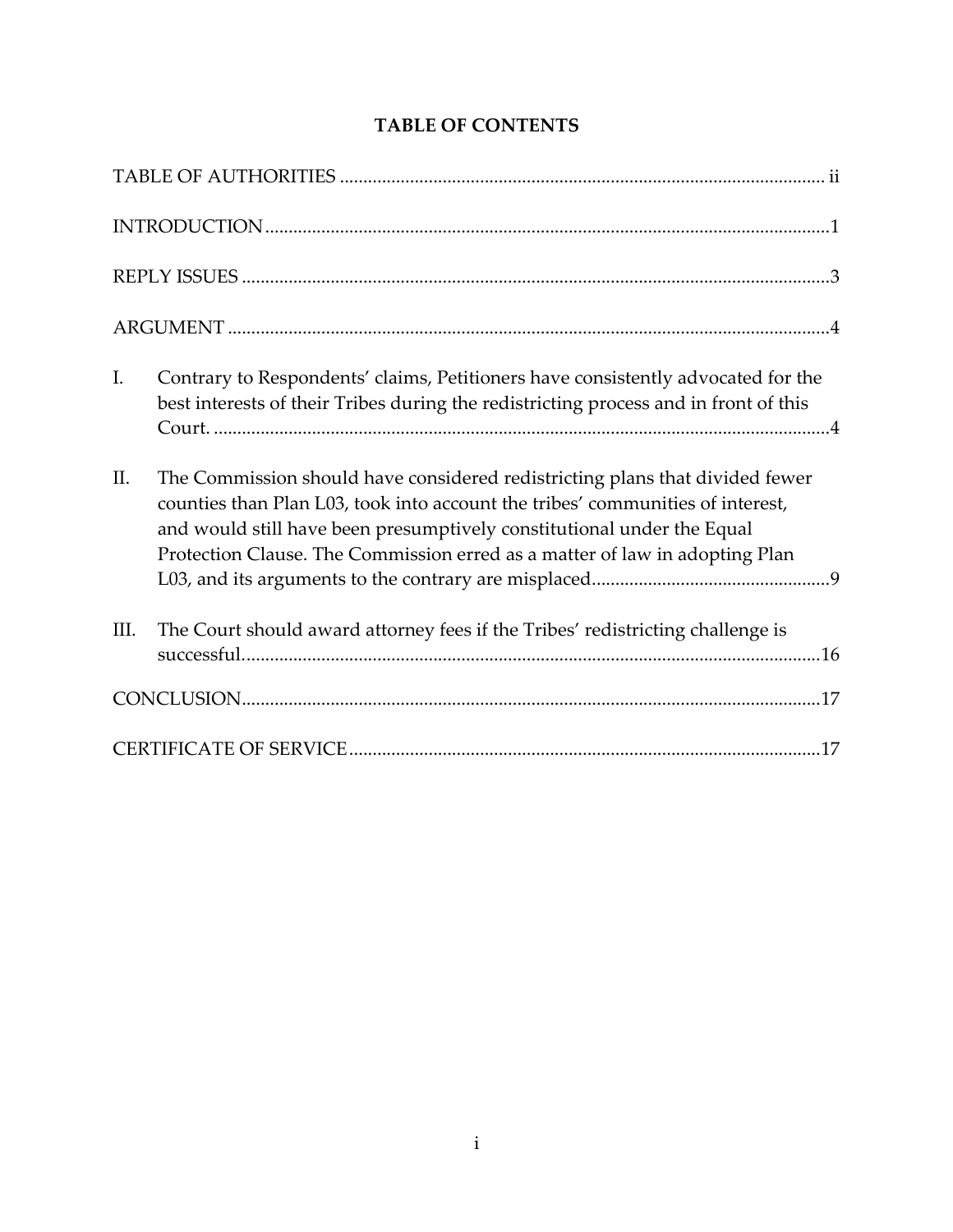# **TABLE OF AUTHORITIES**

## Cases

| Bonneville County v. Ysursa,            |
|-----------------------------------------|
| Hellar v. Cenarrusa,                    |
| Hellar v. Cenarrusa,                    |
|                                         |
| Larios v. Cox,                          |
| Rodriguez v. Pataki,                    |
| Smith v. Idaho Comm'n on Redistricting, |
| <b>Constitution and Statutes</b>        |
|                                         |
|                                         |
|                                         |
|                                         |
| <b>Rules</b>                            |
|                                         |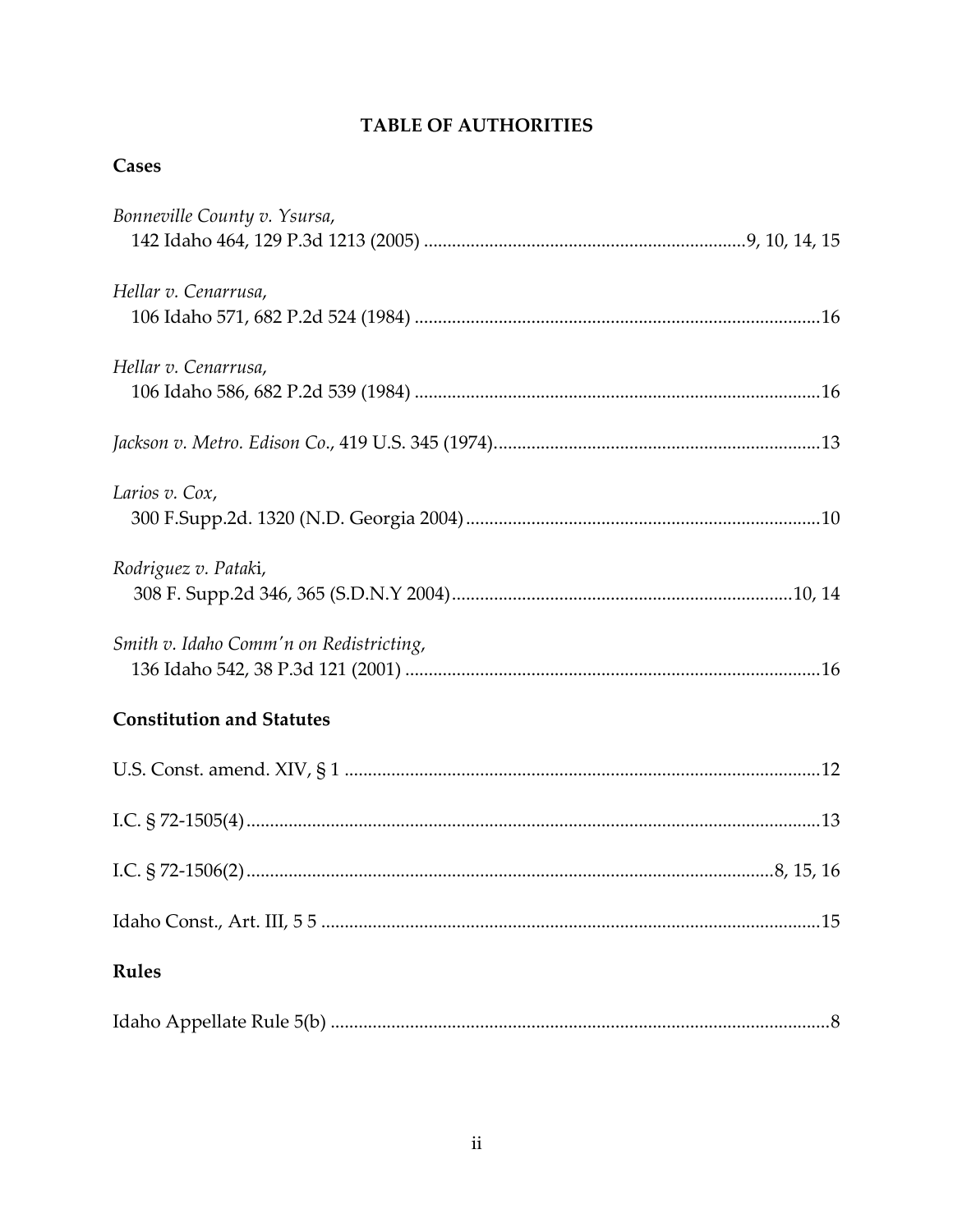#### **INTRODUCTION**

Respondents suggest that Petitioners Allan and Boyer are being "opportunistic" by exercising their rights under Idaho law to seek review of the Commission's final redistricting plan in this Court. Respondents devote a large portion of their brief to asserting that Petitioners' statements to the Commission somehow conflict with their arguments here. It is unclear what Respondents believe they gain by impugning the motives and credibility of these Tribes, but they are quite wrong.

Petitioners have never indicated anywhere that they are fine with their reservations being split however the Commission deemed necessary. The Coeur d'Alene Tribe suggested to the Commission that the *current* district was okay because it preserved their community of interest in a way that the Tribe could live with. But the Tribe made clear to the Commission that it wanted its community maintained in the new redistricting plan to the maximum extent possible. The Commission completely ignored that input when it attached part of the Tribe's reservation in Plan L03 to farflung, rural counties, which is not even close to what the Tribe suggested. That is similarly true of the Shoshone-Bannock Tribes. The final plan cuts the population of their reservation in half, effectively down Main Street in Fort Hall. The Tribes know that some divisions may need to be made, but they must be made with care and with an attempt to preserve their communities to the maximum extent. The Commission did not even try.

1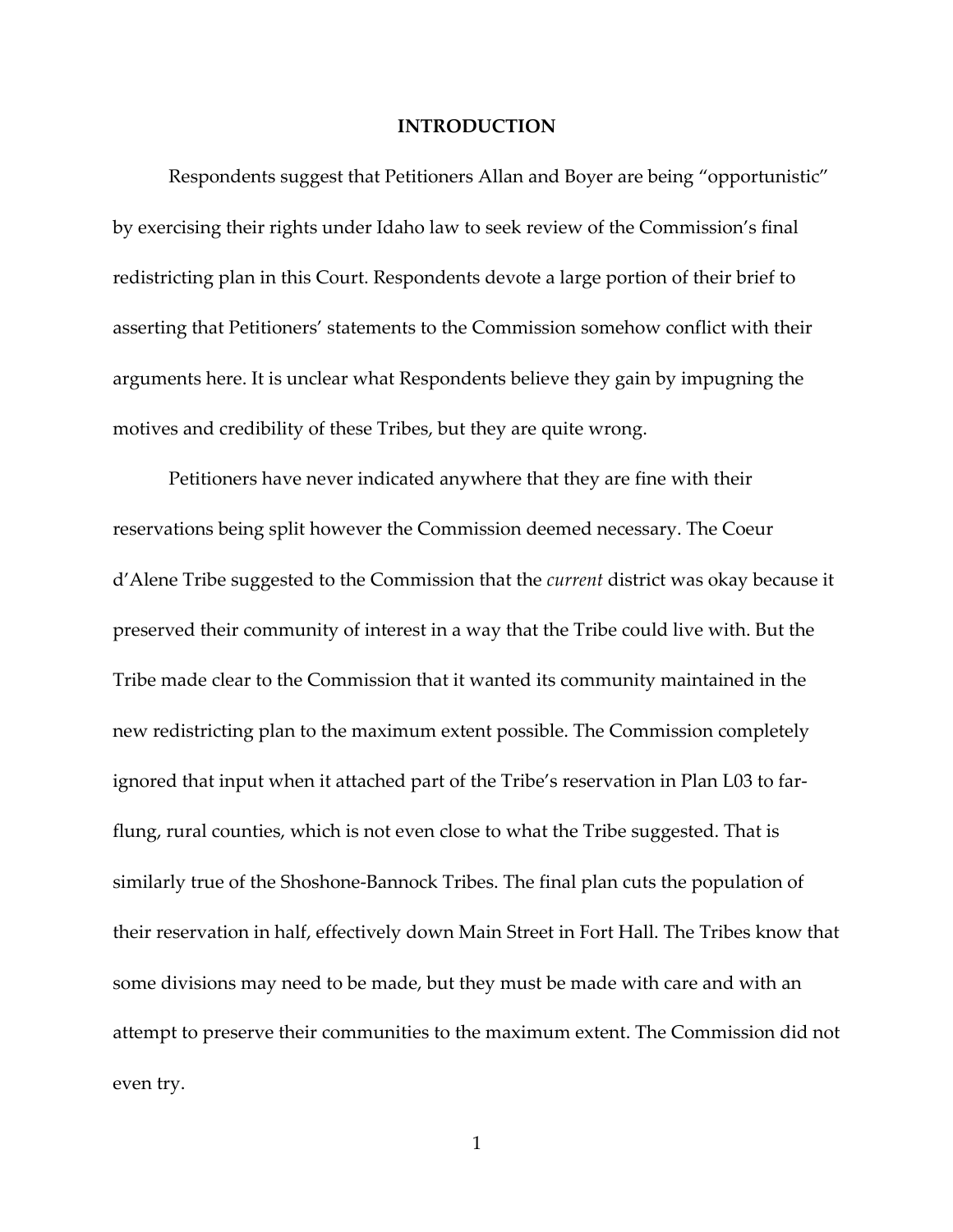The Commission has been exposed for making a clear error of law. It is now blindly throwing darts against the wall hoping that something will stick with this Court. The simple fact is that the Commission strived for mathematical purity – when the Equal Protection Clause did not demand it – while disregarding state constitutional and statutory mandates that required fewer county splits and thoughtful consideration of communities of interest. There is no evidence in this record that maps that divided only seven counties – with a maximum deviation of 10% or below – were motivated by "regional favoritism," or any invidious discrimination. Absent such evidence, no potential challenger could make headway in a lawsuit under the Equal Protection Clause. The Commission erred in concluding otherwise.

The Tribes are not asking this Court to adopt any particular plan, or for the Commission to select from one of the seven-county split maps already proposed. Many more options open up for the Commission to exercise its discretion when it uses the flexibility that it is afforded to mapping state legislative districts under the Equal Protection Clause. The Tribes merely seek a remand to the Commission with instructions to follow the law in redistricting, which includes seriously considering their communities of interest.

2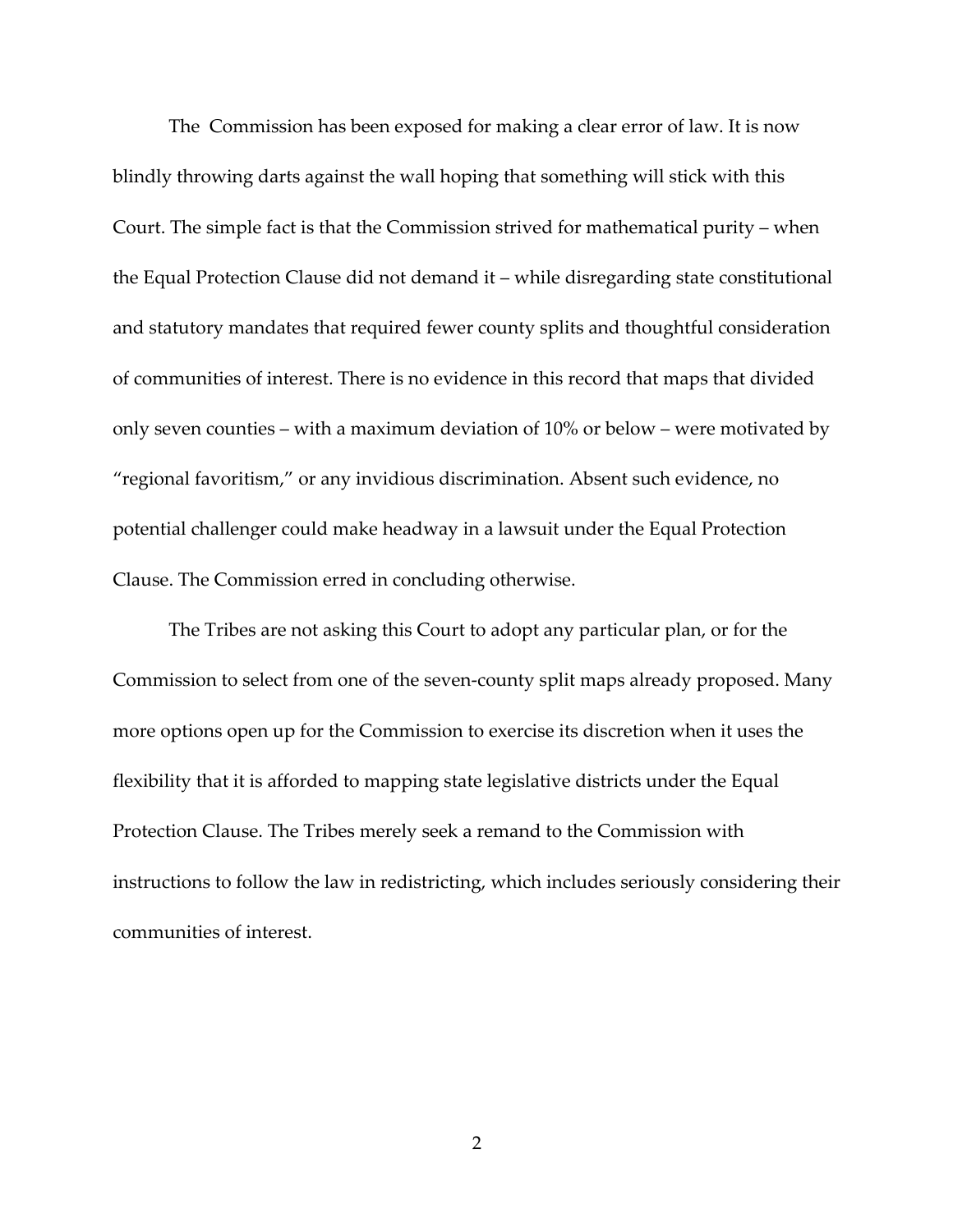#### **REPLY ISSUES**

**I.**

**Contrary to Respondents' claims, Petitioners have consistently advocated for the best interests of their Tribes during the redistricting process and in front of this Court.**

#### **II.**

**The Commission should have considered redistricting plans that divided fewer counties than Plan L03, took into account the Tribes' communities of interest, and would still have been presumptively constitutional under the Equal Protection Clause. The Commission erred as a matter of law in adopting Plan L03, and its arguments to the contrary are misplaced.**

#### **III.**

**The Court should award attorney fees if the Tribes' redistricting challenge is successful.**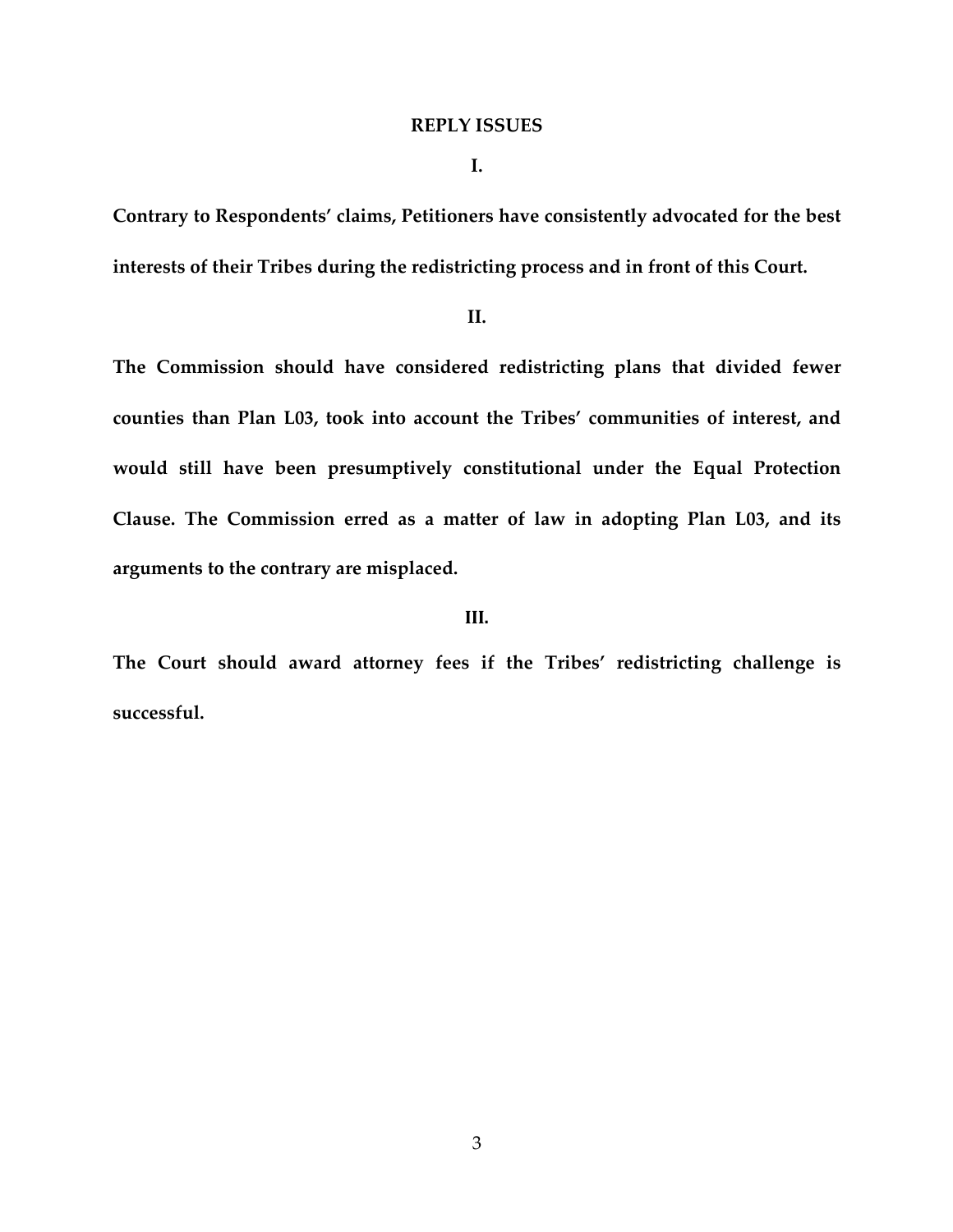#### **ARGUMENT**

**I.**

**Contrary to Respondents' claims, Petitioners have consistently advocated for the best interests of their Tribes during the redistricting process and in front of this Court.**

The Tribes have consistently maintained throughout this process that they want their people to be retained together to the maximum extent possible, and if splits are necessary, they want them carefully drawn. Contrary to Respondents' implication, one split is not the same as any other split. The impact of a split can vary immensely. It matters how the boundaries divide population, not acreage. And more congregated, concentrated populations translate into possible electoral influence. Plan L03 ignores the Tribes entirely as communities of interest, splitting them indiscriminately.

Respondents are revising history, not the Tribes. The Commission now contends it gave the Tribes what they asked for, taking their wishes "to heart." Resp. Brf., p. 4. To read Respondents' brief, the Tribes were once satisfied with the Commission's proposals and final plan, but now are "apparently dissatisfied" and have seized on new "opportunistic" arguments to the redistricting challenges. Resp. Brf., p. 12. If that were true, why did the Commission expressed its regret that it could not accommodate the wishes of the Shoshone-Bannock Tribes in its redistricting plan? Final Report, p. 25, fn. 62. This is underscored in the Commission's letter to Idaho's legislative leadership, in which the Commission noted its perceived inability to afford greater protection to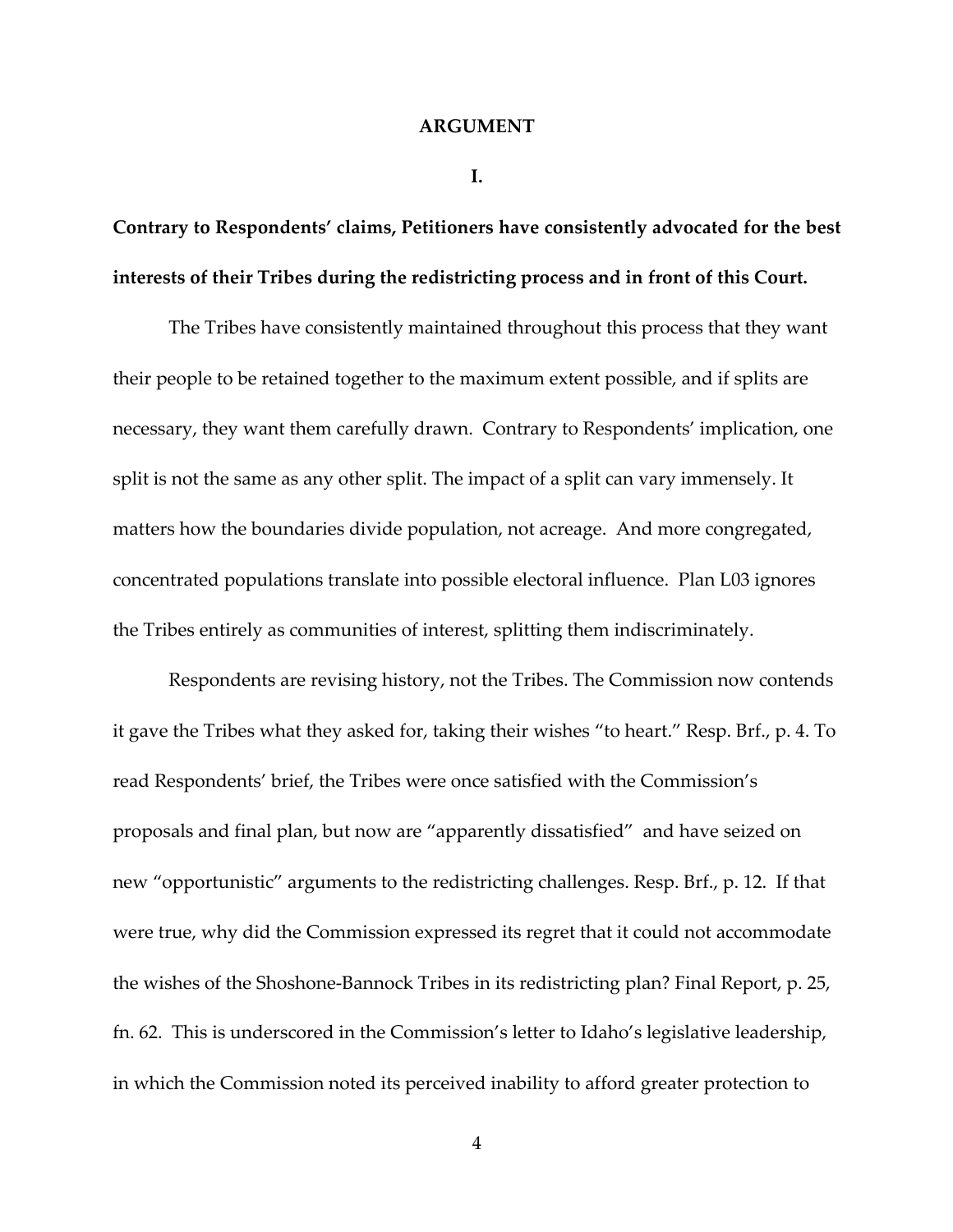certain communities of interest, like Indian reservations, than is currently allowed by

law. *Id*. at Appendix 15.

Respondents' attempt to undermine the Tribes credibility fails as a litigation strategy. We know for a fact the Tribes strenuously objected to the redistricting proposal because Petitioners asked the Commission in writing to reconsider its plans.

The Shoshone-Bannock Tribes wrote:

It is with great disappointment that the Shoshone-Bannock Tribes submit this public comment regarding the Commission's newly proposed map (L02). We object to the boundary drawn between proposed Districts 28 and 30 because it intentionally divides the two largest population clusters on our Reservation also known as the Fort Hall Indian Reservation.

# **We respectfully ask that you reconsider our request to be included with the Bingham County legislative district**.

Our objection to the proposed map is based on the following points:….

We realize that you were not assigned an easy task. However, this is the second time we have participated in the public process of redistricting, and it is the second time our input has been ignored. Again, we ask that you reconsider our request to be included with the Bingham County legislative district."

Boyer Declar., Ex. B (bold in original).<sup>1</sup>

<sup>&</sup>lt;sup>1</sup> The Commission never included the letter from the Fort Hall Business Council requesting reconsideration in the record, or the detailed white paper and its maps and exhibits. Respondents blame "administrative oversight" for the error. Resp. Brf., p. 9, fn. 6. The loss of all the Tribes' materials from the record could also reasonably be construed as a lack of interest in the Tribes' input. Like their materials, they were simply ignored and disregarded.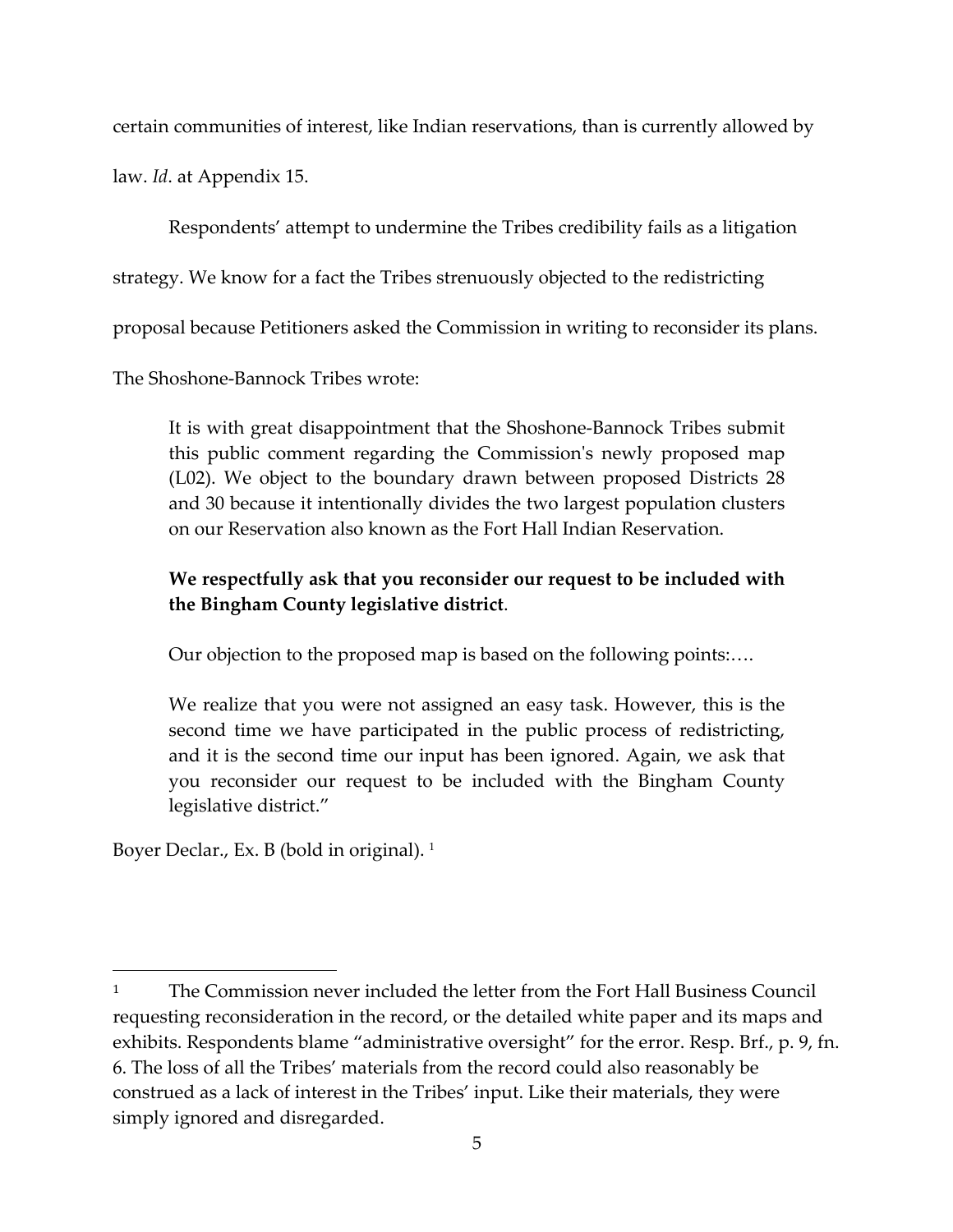This hardly demonstrates the Shoshone-Bannock Tribes' prior approval of Plan

L03 or pivoting opportunistically late in the game, as the Respondents advise the Court.

Chief Allen was equally frustrated and displeased by the impact of the Commission's redistricting plans on the Coeur d'Alene Tribe. In early November he wrote the Commission:

"…the L02 proposed map gives us *grave cause for concern*. L01 was bad enough, in that it paired Benewah County with Clearwater and would open the possibility that constituents in Plummer would have a representative in far away Pierce or Weippe. *L02 is far worse*, creating a downright embarrassing gerrymander of a district, …. *I would urge the Commission to reconsider the proposal*."

Appendix 13 to Report, at 191-192 (italics added).

Against this record, it is false to assert the Tribes have jumped on the bandwagon and only now have expressed their sharp disagreement with these plans.

The Tribes understood that under the law the Commission had to keep counties intact and populations largely evenly distributed between districts, acknowledging this may prevent the Commission from placing their respective reservations in single districts. Not surprisingly, as every tribe is unique, much as every county is, each Tribe had a unique perspective on how best to strike a balance.

In discussions with the Coeur D'Alene Tribe through Chief Allen as its Chairman, he expressed his Tribe's relative satisfaction with the current (2010) redistricting plan, and indicated that while it split the reservation, it was into two districts that the Tribe had developed a close connection to over the prior decade and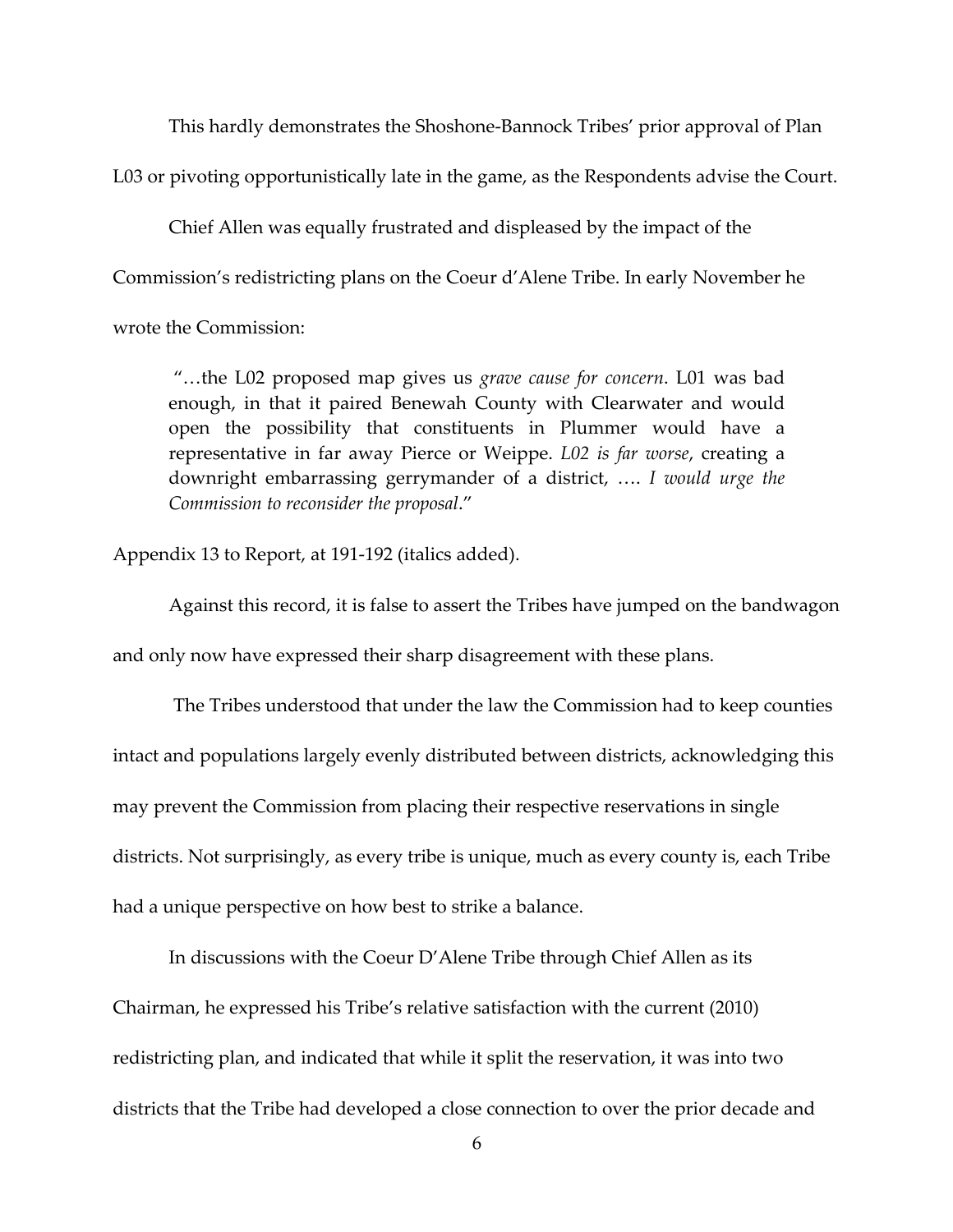accordingly it afforded the Tribe some measure of electoral representation. He explicitly told the Commission that the Tribe was working well the way the plan was set up now. Final Report, Appendix 3, subpart 15; Allan Declar., ¶ 25. Respondents' twist this as evidence that the Coeur d'Alene Tribe prefers to be divided rather than left whole and the laughable notion the Tribe indicated it would be fine with any way the Commission wanted to divide it up.

Likewise, Respondents' assertion that Chairman Boyer advocated for plans that divided the Tribes into three and four districts is a distortion. Resp. Brf., p. 8-10. The Tribes' white paper unequivocally states: *"The Business Council requests that the Fort Hall Reservation be identified as a community of interest, and to the highest extent, remain whole in the legislative redistricting process."* Boyer Declar., Ex A. While Chairman Boyer recognized that splits may be required, he consistently advocated that the Tribes' population hub be placed in District 30 in Bingham County. Boyer Declar., ¶25.

Respondents' contention that it "reasonably distributed" the Fort Hall Reservation into three districts suffers from the same thinking error that the Commission applied to the Coeur d'Alene Tribe: all splits have the same impact. Resp. Brf., p. 10. Rather than honor its request to place the reservation into one district, or place the majority of its population in Bingham County, Plan L03 fractured the largest Native American community in the state into three separate legislative districts that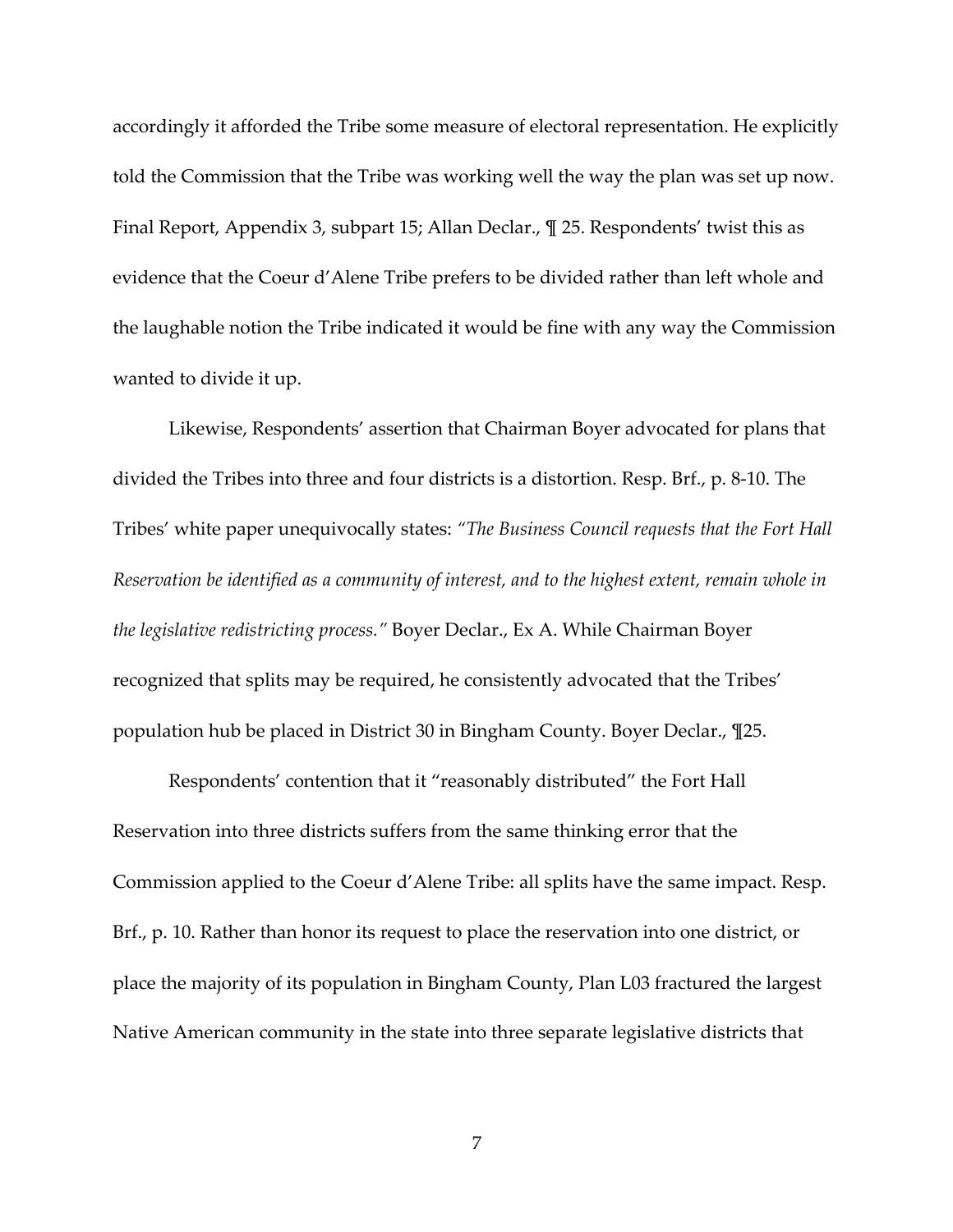span ten counties, and split the reservation's primary hub and population in half. Boyer Declar., ¶¶ 29, 31.

The leadership of the Tribes demonstrated respect and flexibility toward the Commission, and in return they have been shown neither. The hostility to the Tribes reflected in the Commission's response brief is unfortunate. The Tribes ask the Court to remand to the Commission to develop and consider an array of seven-county splits which are possible when the maximum deviation between districts is broadened up to 10%. This would open up many options and allow the Commission to collaborate with the Tribes, as important communities of interest, and as Idaho law requires under I.C. § 72-1506(2). <sup>2</sup> The Commission turned a blind eye to the interests of the Tribes. There was no balancing; the Commission simply disregarded their concerns. It can and must do better.

<sup>2</sup> The Respondents split hairs with the notion neither of the Tribes' Chairmen alleged in their declarations that they brought their claims on behalf of their respective tribes. (Resp. Brf., p. 3, fn. 1, p. 8, fn. 5.) Respondents later concede that the Chairmen each brought the action on behalf of their Tribe. *Id*. at p. 24. Under Idaho law, standing is a low bar in redistricting suits and *any* registered voter, incorporated city or county has standing to challenge a plan. Idaho Appellate Rule 5(b). Ironically, a sovereign tribe lacks standing under Idaho's rules. The Tribes were overlooked, as is customary. Under Rule 5(b), Chairmen Allan and Boyer had to assert standing in their capacity as registered voters.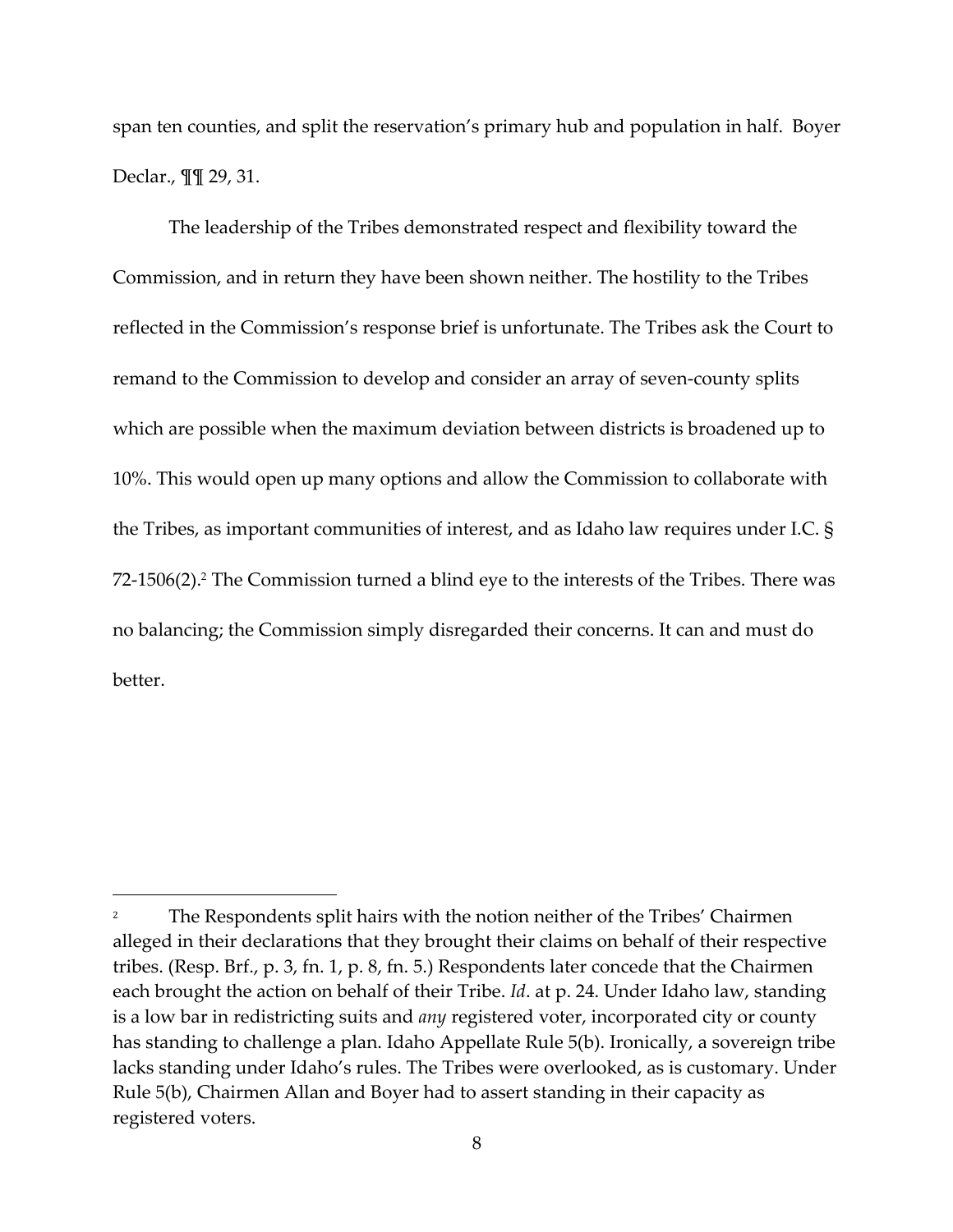**II.**

**The Commission should have considered redistricting plans that divided fewer counties than Plan L03, took into account the Tribes' communities of interest, and would still have been presumptively constitutional under the Equal Protection Clause. The Commission erred as a matter of law in adopting Plan L03, and its arguments to the contrary are misplaced.**

## A. Respondents continue to ignore the importance of the presumption of constitutionality.

Respondents persist in focusing on the wrong thing. They worry excessively about the lack of a "safe harbor" when the maximum deviation is under 10%. They write, "[i]n short, a 10% deviation does not equate to compliance with the Equal Protection Clause because 'a plan whose maximum population deviation is less than ten percent may nonetheless be found unconstitutional.'" Resp. Brf., p.15.

Granted, anything *may* be found unconstitutional. But the Commission must act in the world of probabilities, not in the realm of perfection. It is not tasked with finding a plan that is bullet-proof against any possible Fourteenth Amendment challenge that someone might dream up, no matter how slim its chances. As a general rule, a plan with a 10% or below maximum deviation is a minor statistical disparity that does not concern the Equal Protection Clause, *absent evidence that the deviation is the result of some unconstitutional or irrational state purpose*. *E.g*., *Bonneville County v. Ysursa*, 142 Idaho 464,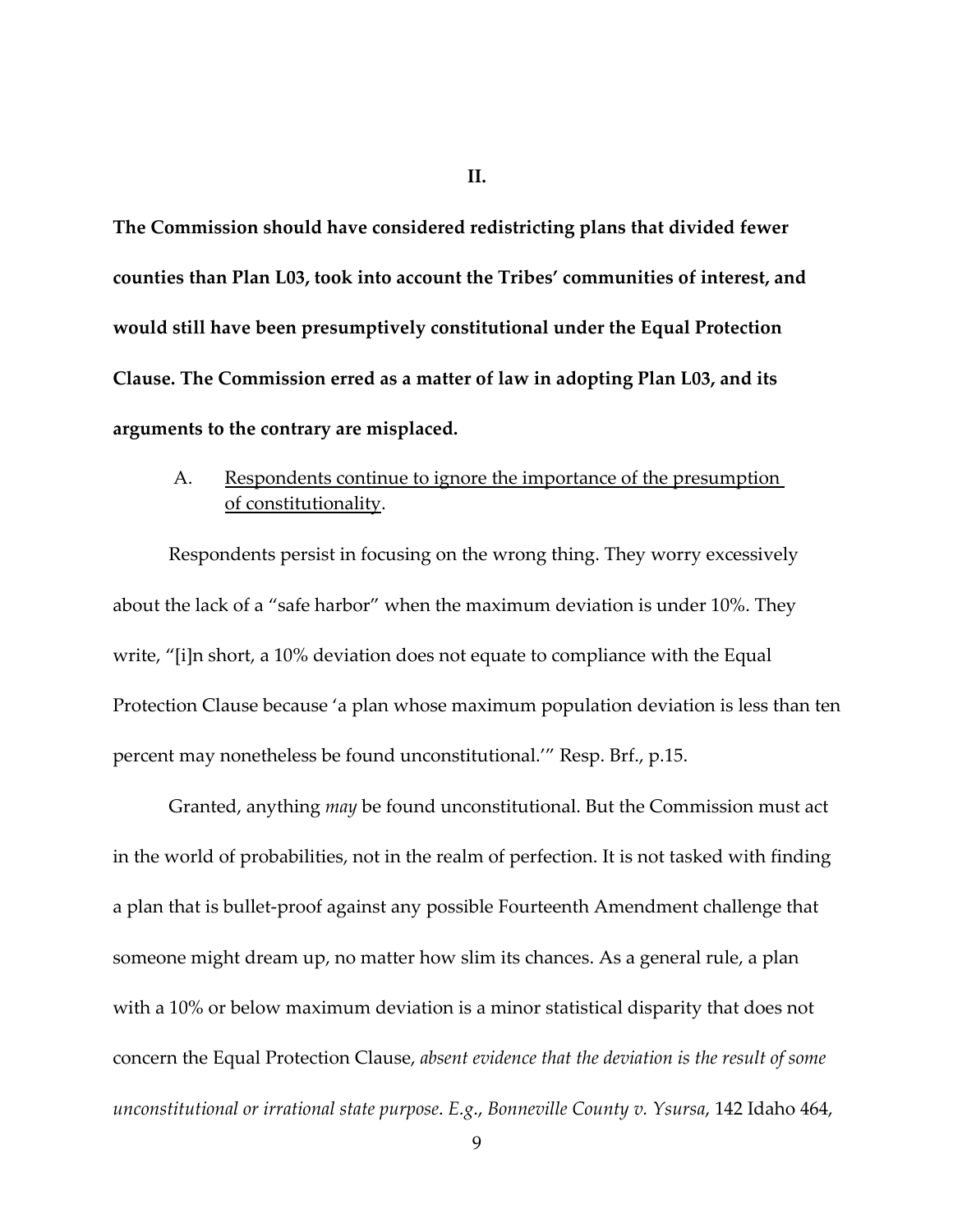468, 129 P.3d 1213, 1217 (2005) (citing *Rodriguez v. Pataki*, 308 F. Supp.2d 346, 365 (S.D.N.Y 2004)). It is that critical qualifier that Respondents continue to overlook.

There is no evidence that any maps with seven-county splits at or under a 10% maximum deviation were drawn with an unconstitutional or irrational state purpose. That is why *Larios*, on which Respondents rely for their concern about a lack of a "safe harbor," is so inapposite. *Larios v. Cox*, 300 F.Supp.2d. 1320 (N.D. Georgia 2004). In that case, there was overwhelming evidence that districts were drawn to favor certain groups and to disadvantage others. *Id*. at 1327-28, 1342-49. Nothing remotely close to that exists here.

The Commission admitted as much in its Final Report, writing that "the Commission does not mean to imply that anyone who submitted a seven-county-split plan did so for improper purposes. The Commission sincerely appreciates the efforts and participation of all the Idahoans who submitted maps and provided guidance to the Commission." Final Report, p. 15. In front of this Court, however, it now claims that language lacks "weight." *See* Resp. Brf. to Ada County and Durst, pp. 27-28. <sup>3</sup>

<sup>&</sup>lt;sup>3</sup> During its review process, the Commission assumed that the public was acting in good faith, but Respondents' briefing is now replete with assumptions of bad faith. For instance, they take what was, at worst, a typographical mistake in Petitioners' brief regarding the words "impractical" and "impracticable" and spin it into some type of nefarious intent. Resp. Brf., p. 13, fn. 7. Petitioners see no need to get bogged down in that type of back-and-forth. But they will note that the accusation is a little rich given that the Commission brushes aside the plain meaning of the very words that it wrote in its own Final Report as immaterial. And, moreover, it attributes its failure to retain any of the important submissions from the Shoshone-Bannock Tribes as merely an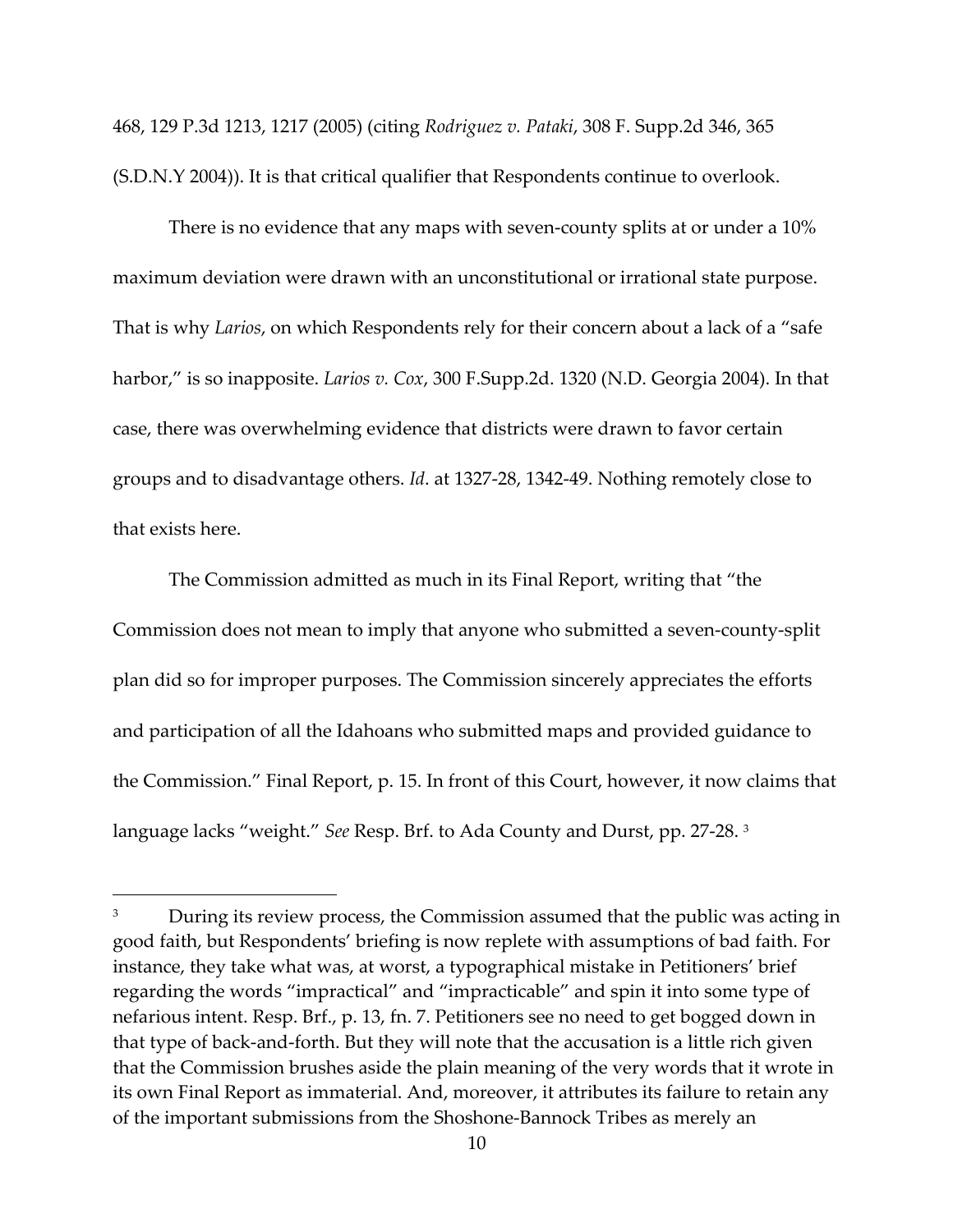Respondents are equally mistaken when they equate the mere fact that some seven-county plans are near the 10% mark with proof of arbitrariness. Resp. Brf., p. 15. They claim that "aiming solely for a 10% deviation can, in and of itself, suggest a map is unconstitutional because it can be evidence of the very 'arbitrariness' that Petitioners admit dooms a plan under the Equal Protection Clause." *Id*. These plans were not devised "solely" to hit a 10% deviation. They were proposed *both* to comply with United States Supreme Court case law interpreting the one-person, one-vote doctrine *and* to comply with the Idaho Constitution's requirement that counties be split as little as possible. That is reasoned decision-making, not arbitrariness.

Respondents make a similar error in proclaiming that "[t]he 10% line is an evidentiary burden-shifting threshold, nothing more." Resp. Brf., p. 15. But that burdenshifting line is critical to this endeavor. It means that the Commission can adopt a plan that is at or under 10% for the purpose of complying with reasonable state priorities, and that the plan will be presumptively constitutional under the Equal Protection Clause. Only when a challenger can muster weighty evidence and prove that the Commission adopted its plan with an unconstitutional purpose will the challenger have any chance in court. A plan does not become *more* presumptively constitutional the

<sup>&</sup>quot;administrative oversight." Resp. Brf., p. 9, fn. 6. Good faith for me but not for thee, apparently.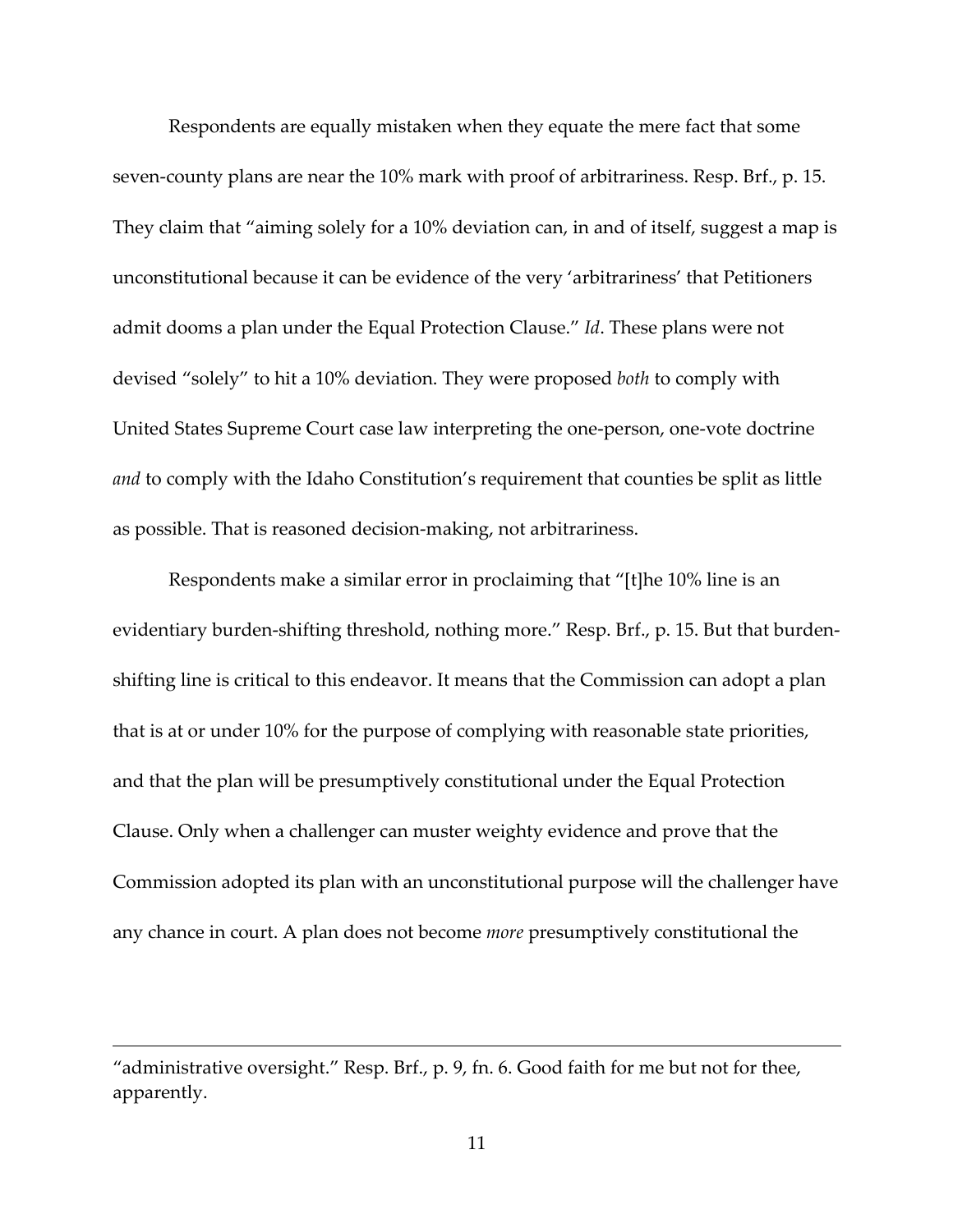smaller the statistical maximum deviation between districts is. Like being pregnant, it is either presumptively constitutional or it is not.

### B. Third parties have no burden to establish constitutionality when proposing a plan to the Commission.

Probably because there is no evidence in the record that any seven-county split plan was devised with an improper purpose, Respondents try to conjure some. They question the motives of each of these Petitioners, and they even accuse them of hypocrisy. *See*, *e.g*., Resp. Brf. to Canyon County, p. 1 ("The law does not reward that hypocrisy."). Out of thin air, they create a burden for third parties to prove before the Commission that they harbor no unconstitutional motive in proposing or favoring plans that split fewer counties than Plan L03. *E.g*., Resp. Brf. to Ada County and Durst, pp. 16- 19, 27-32 (setting out the purported detailed evidentiary process that the Commission would need to go through to ensure all plans submitted by the public are free of unconstitutional taint). Respondents worry that the Commission simply does not have the time or the resources to delve into the motives of third parties who propose various plans to ferret out discriminatory intent. *Id*. These concerns are misplaced.

It is not clear why Respondents believe that the Commission would need to go on this evidentiary frolic and detour, because it wouldn't. Their argument turns constitutional law on its head. The Equal Protection Clause of the Fourteenth Amendment provides that no *state* shall "deny to any person within its jurisdiction the equal protection of the laws." U.S. Const. amend. XIV, § 1. That language distinguishes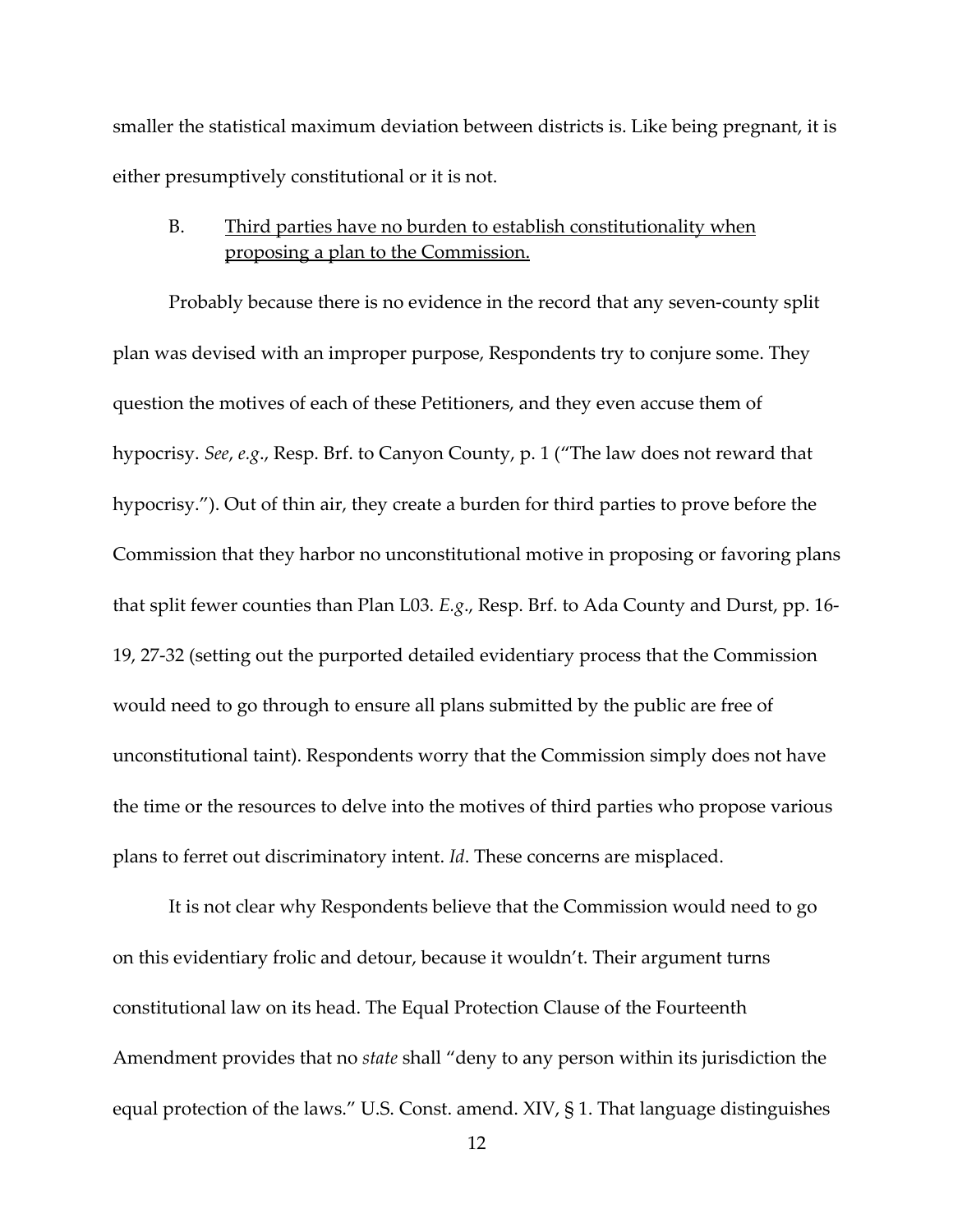between governmental action and private conduct, which is not subject to the Fourteenth Amendment's prohibitions. *Jackson v. Metro. Edison Co*., 419 U.S. 345, 349 (1974). There is no burden on any third party to establish to the Commission's liking during its redistricting hearings that a proposed plan is constitutional, just as there is no obligation on any citizen making a recommendation to any other governmental body to do so. It is the *Commission*'s actions and intentions as a state actor, and not third parties', that are relevant. If there is no evidence that the Commission has adopted a final plan with an improper motive or intent, then it does not matter why some random member of the public may have proposed it. It follows that the Commission has no duty to dig into the motives of every proposed or potential plan when nothing appears untoward on the surface.

Respondents are chasing ghosts. The Commission does not have, and would not have, any obligation to investigate the motives of third parties, or conduct elaborate evidentiary hearings with discovery and the like, to ensure the constitutionality of every submitted plan. If the contrary were true, public participation would be chilled. Idaho law demands the opposite: it fosters transparency and welcomes the public's input in the process. I.C. § 72-1505(4) ("The commission shall hold meetings in different locations in the state in order to maximize the opportunity for public participation.")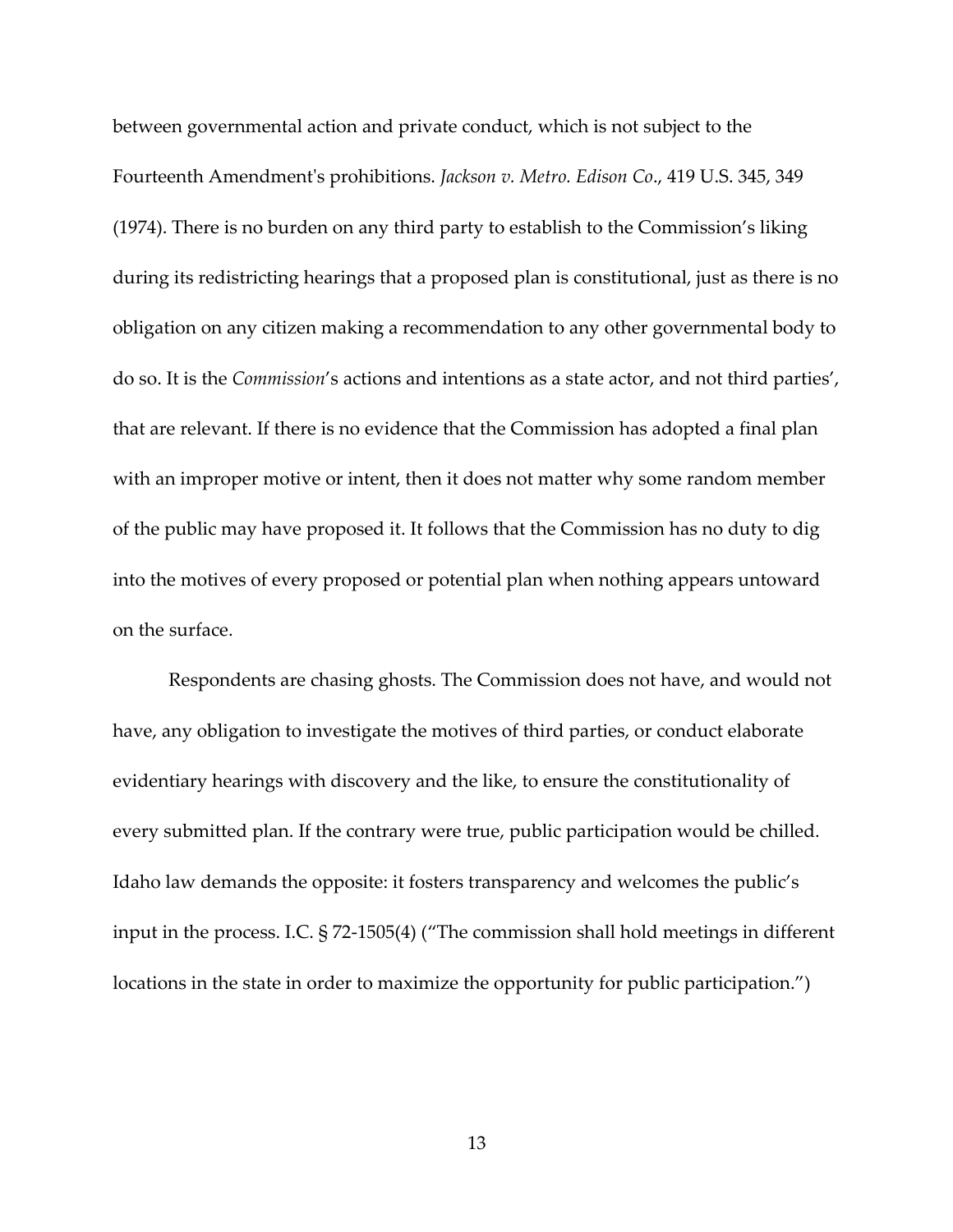#### C. Regional disparities, without more, are not unconstitutional.

Which leads to Respondents' concerns about "regional favoritism." Resp. Brf., pp. 1, 2, 14, 16, 18. Respondents accuse the challengers of proposing or favoring sevencounty plans that "engage in regional favoritism by under-populating districts in northern Idaho and over-populating districts in southern Idaho." Resp. Brf., p. 18.

*Bonneville County v. Ysursa* addressed this concern, and not in Respondents' favor. There, various county boards of commissioners, voters, and state representatives, challenged the Commission's final redistricting plan based on the 2000 U.S. Census. 129 P.3d at 1215. They argued that the plan, which had a maximum deviation of 9.71%, favored north Idaho at the expense of southwest and southeast Idaho because the northern districts were underpopulated relative to the other regions. *Id*. at 1217. The plan's maximum deviation was under 10%, so this Court first held that it was presumptively constitutional, but noted that it could still be unconstitutional if "a challenger can demonstrate that the deviation results from some unconstitutional or irrational state purpose." *Id.* (citing *Rodriguez v. Pataki*, 308 F. Supp.2d 346 at 365). It found that the challengers had not done so.

In reaching its conclusion, the Court relied on *Rodriguez* for the principle that, in the absence of evidence of an improper purpose, "a plan that arguably favored one region of the state over another but remained within the ten percent margin was not unconstitutional." 129 P.3d at 1218. Confronting a claim much like the one Respondents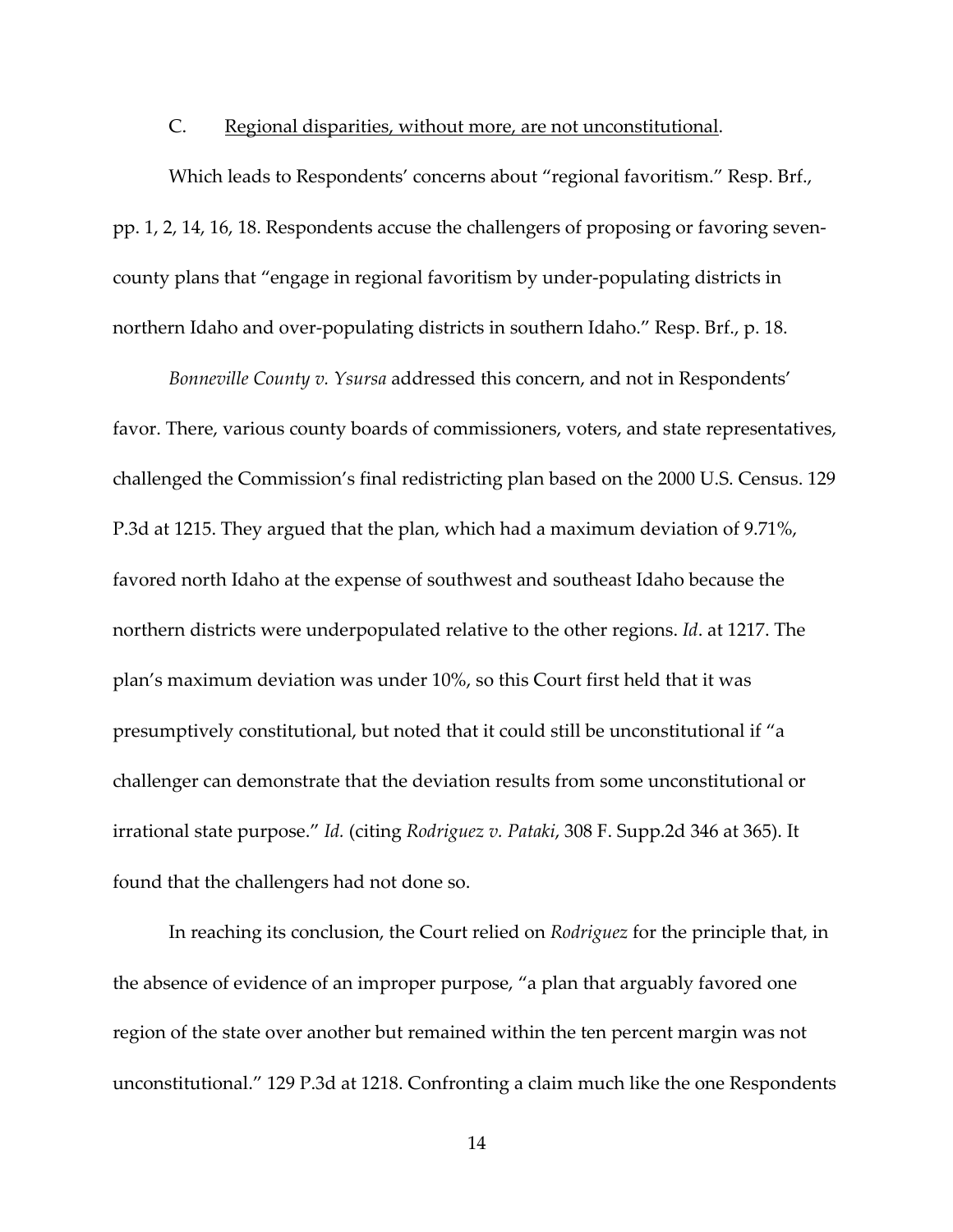make here, the Court found "no authority for the argument that the Commission had a duty to spread negative deviations as evenly as possibly across the state." *Id*. at 1219. It determined that "a regional deviation, by itself, is not enough to overcome the presumption of constitutionality." *Id*.

In Idaho, this conclusion aligns with common sense and practical realities on the ground. Because of the irregular shape of the state and its uneven population distribution, it is difficult to draw district lines in north Idaho without somewhat underpopulating those districts while still complying with the minimal county split requirement and recognizing communities of interest. Regardless, there is simply no evidence that any of the rejected plans before the Commission with a maximum deviation at 10% or below were designed with an intent to favor north Idaho. The more obvious conclusion is that they were drawn with an eye toward complying with the United States Constitution, art. III, § 5 of the Idaho Constitution, and Idaho Code § 72- 1506(2). <sup>4</sup> "Regional favoritism" is a red herring that was pulled across the Court's path to distract it from the real issues.

At one point in their brief, Respondents refer to the Court's off-hand statement in *Bonneville County* that "we can find no outright prohibitions against splitting an Indian reservation." Resp. Brf., p. 20 (citing 129 P.3d at 1221.) Of course, Petitioners make no such argument here. They instead argue that they are at least a "community of interest" that must be kept whole to "the maximum extent" possible under Idaho Code § 72- 1506(2). That argument was neither made nor decided in *Bonneville County* because the tribes were not parties to that case, as this Court noted. 129 P.3d at 1221.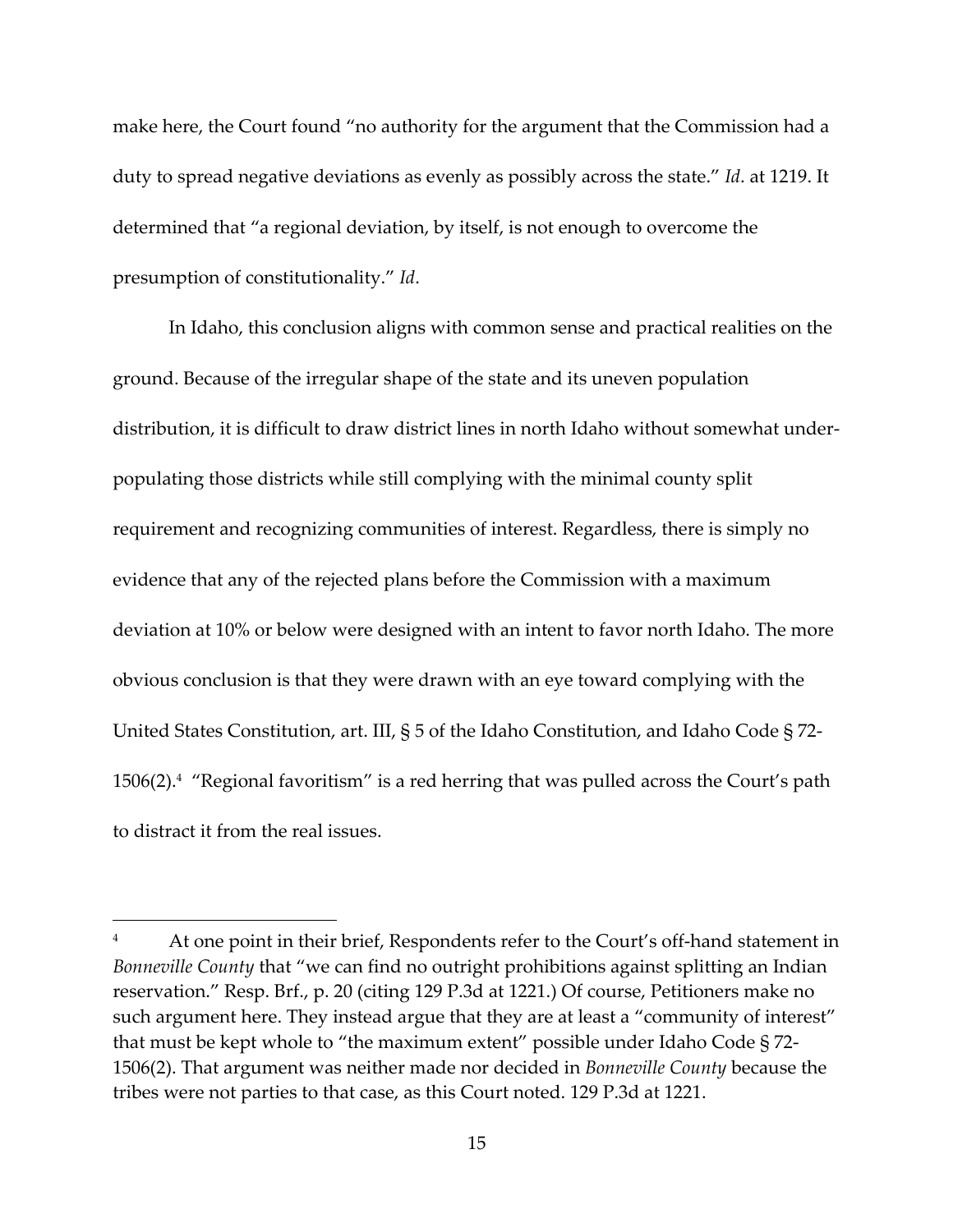**The Court should award attorney fees if the Tribes' redistricting challenge is successful.**

The Tribes have requested an award of attorney fees under the private attorney general doctrine. Just as the Court has done in several other redistricting challenges, if successful, a fee award is appropriate. *Smith v. Idaho Comm'n on Redistricting*, 136 Idaho 542, 545-546, 38 P.3d 121, 124-125 (2001); *Hellar v. Cenarrusa*, 106 Idaho 571,577-579, 682 P.2d 524, 530-532 (1984); *Hellar v. Cenarrusa*, 106 Idaho 586, 591, 682 P.2d 539, 544 (1984). A decision in the Tribes' favor would inure to the benefit of all citizens of this state by ensuring that all districts are drawn in accordance with the Idaho Constitution and statutes.

### **CONCLUSION**

Several plans were before the Commission that were presumptively constitutional under the Fourteenth Amendment and complied with state constitutional and statutory requirements. Many other seven-county split plans could have also been created and reviewed if the Commission exercised the full measure of discretion the Equal Protection Clause affords it, and considered plans with a higher but constitutionally permissible deviation.

Yet, the Commission chose a plan that violates the Idaho Constitution and Idaho Code § 72-1506 to follow an illusory "polestar." Respectfully, this Court should remand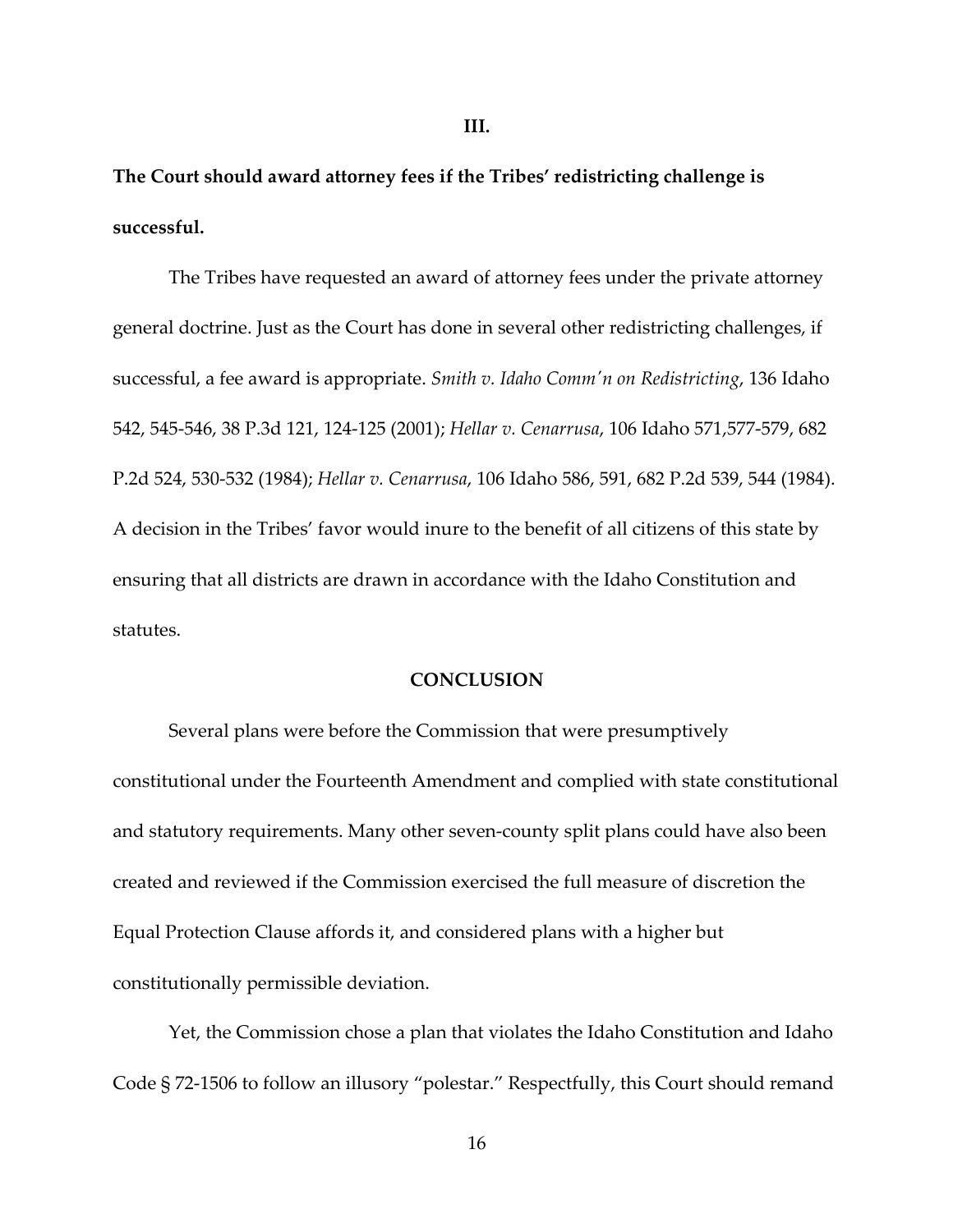to the Commission for it to try again, this time giving the Tribes the respect that their strong communities deserve under Idaho law.

Respectfully submitted on this 7th day of January 2022.

*/s/ Craig H. Durham* Craig H. Durham */s/ Deborah A. Ferguson* Deborah A. Ferguson FERGUSON DURHAM, PLLC Attorney for Petitioners